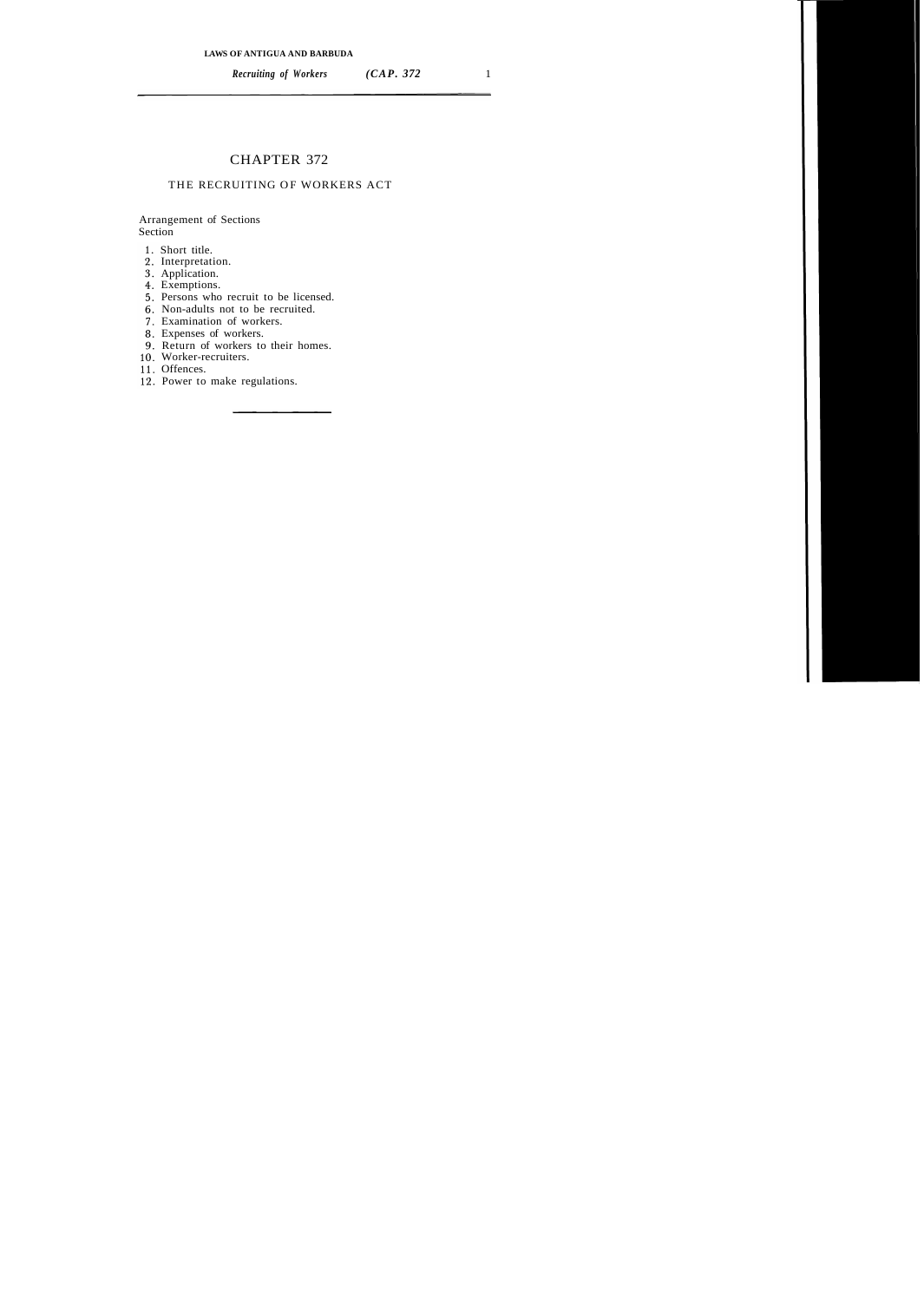*Recruiting of Workers* (CAP. 372 3)

## RECRUITING OF WORKERS

 $(20th$  *January*, 1941.) S.R.O. 22/1956. **1811989.**  S.I. **3911989.** 

**1.** This Act may be cited as the Recruiting of Workers short title. Act.

2. (1) In this Act—

Interpretation.

- "Convention<sup>7</sup>, means the Convention concerning the regulation of certain special systems of recruiting workers adopted by the International Labour Conference in June, 1936;
- "licensing officer" means the person appointed by the Governor-General to be licensing officer for the purposes of this Act;

"licensee" means the holder of a licence under this Act;

- "worker" means a person who is intended to be employed in work of any kind, whether manual or clerical and whether within or without Antigua and Barbuda;
- "worker-recruiter" means a person who, being employed as a worker, is authorized in writing, by his employer, to recruit other workers on behalf of his employer, but who does not receive any remuneration or other advantage for such recruiting.

(2) **A** person recruits within the meaning of this Act who by himself or through others, procures, engages, hires or supblies or undertakes or attempts to procure, engage, hire, or supply workers for the purpose of being employed by himself or by any other person, so long as such worker does not spontaneously offer his services at the place of employment or at a public emigration or employment office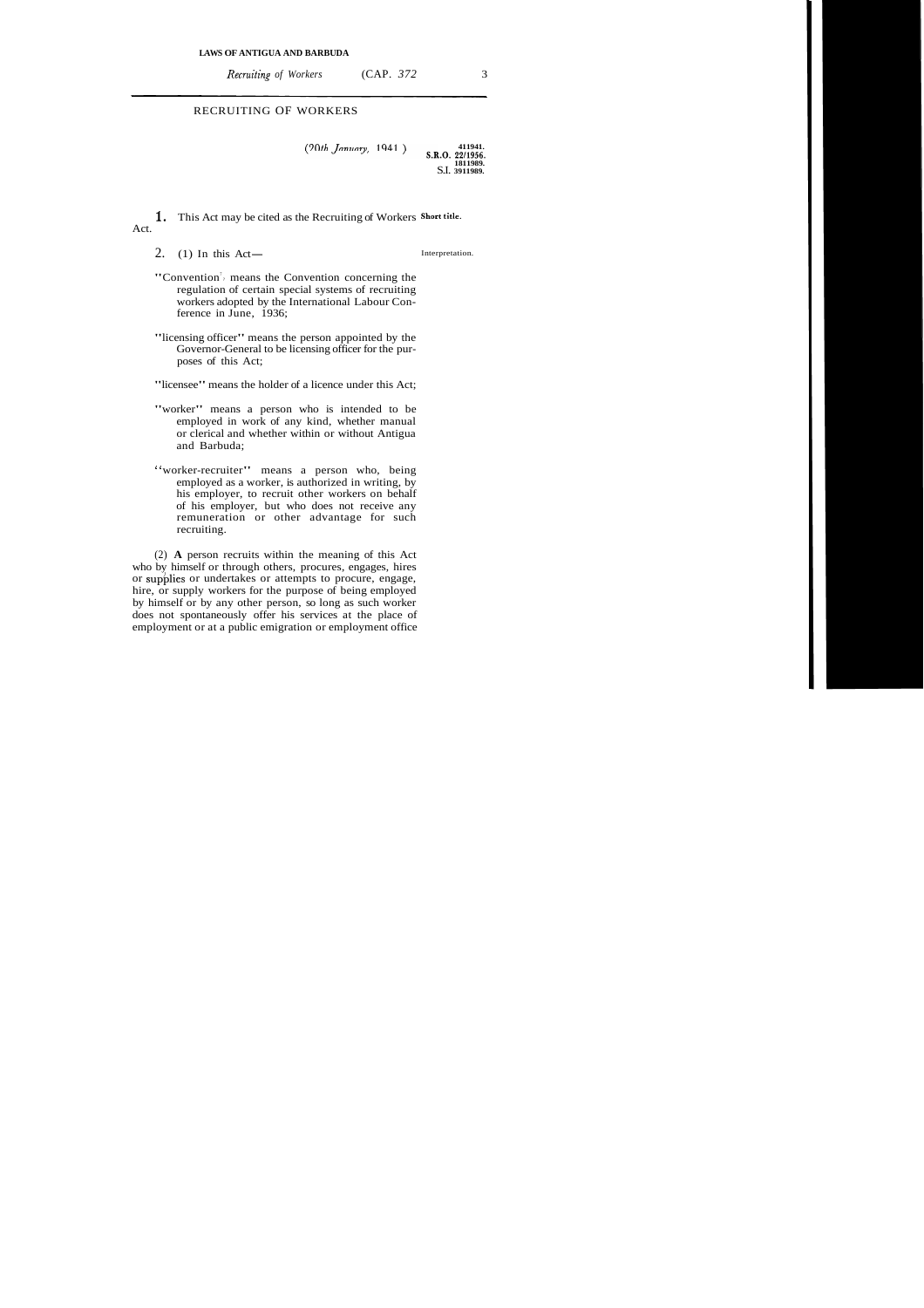*4* **CAP. 372)** *Recruiting* **of** *Workers* 

or at an office conducted by an employers' organization and supervised by the Government.

**Application. 3.** The provisions of this Act shall not apply to the recruitment of workers for any foreign country or place which, before the coming into operation of this Act, has been declared by the Cabinet under section **3** of the Emigrants **Cap. 150.** Protection Act.

**Exemptions. 4.** The provisions of this Act shall not unless the recruiting is done by professional recruiting agents, apply  $to-$ 

> (a) the recruiting of workers by or on behalf of employers who do not employ more than ten workers; or

> **(6)** the recruiting of workers in Antigua and Barbuda for employment within Antigua and Barbuda; or

> (c) the recruiting of personal or domestic servants or non-manual workers.

**Persons who** 

**Persons who <b>5.** (1) Subject to the provisions of subsection (7), no recruit workers unless he is licensed in that behalf licensed. **licensed.** person shall recruit workers unless he is licensed in that behalf under the provisions of this Act.

> (2) Every person desirous of obtaining a licence under this section shall apply to the licensing officer who may in his discretion issue a licence-

(a) if he is satisfied that the applicant is a fit and proper person to be granted a licence;

(b) if the prescribed security has been furnished; and

*(6)* if he is satisfied that adequate provision has been made for safeguarding the health and welfare of the workers to be recruited.

**(3) A** licence shall be subject to such conditions as shall be prescribed, and shall not be transferable.

(4) No licence shall be issued for a period exceeding one year, but it may be renewed if the licensing officer is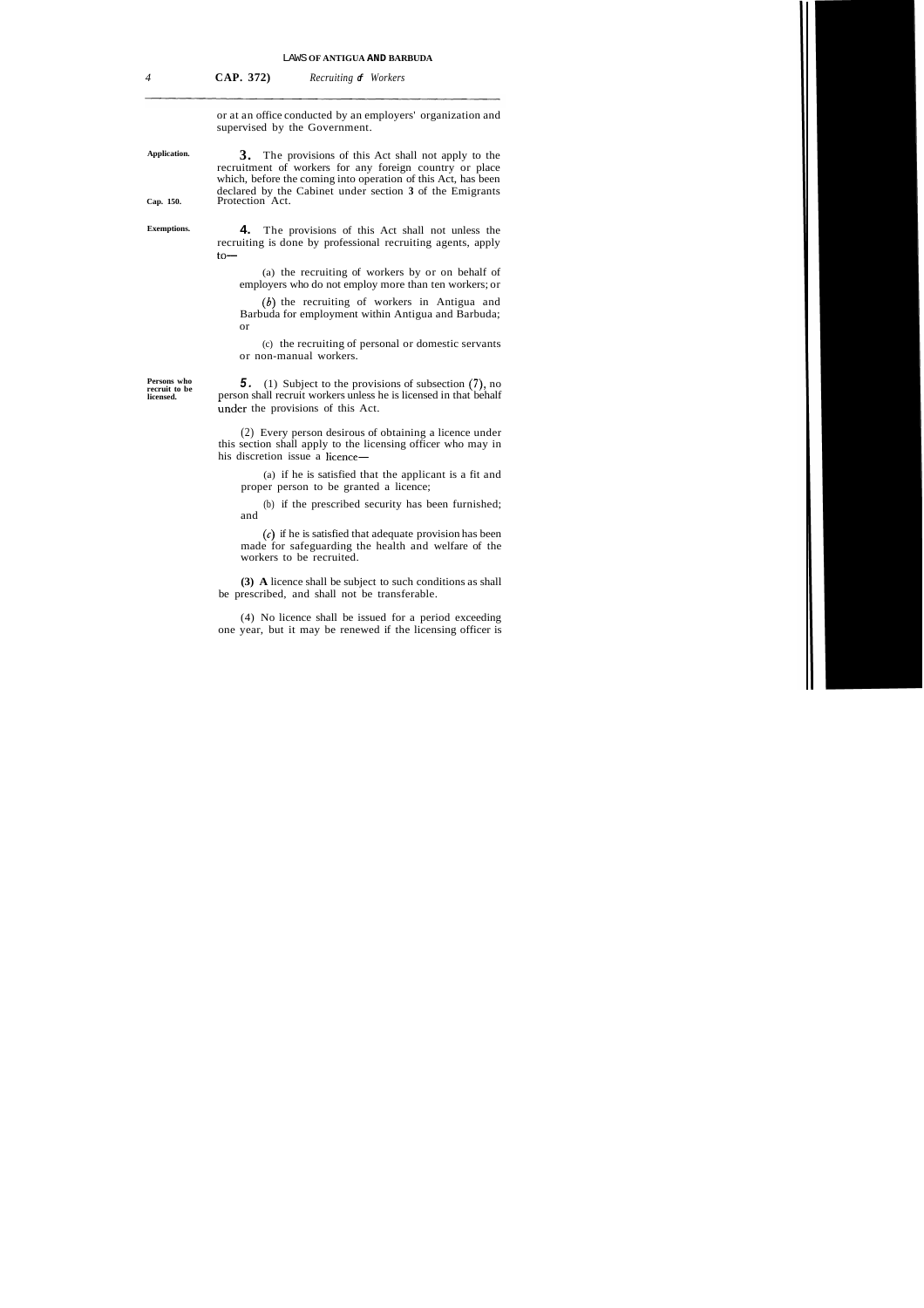satisfied that the conditions on which it was granted have been complied with.

(5) The licensing officer may cancel any licence in any case where the licensee has been convicted of an offence under this Act or any regulations made thereunder or has not complied with the conditions under which it was granted or is guilty of conduct which, in the opinion of the licensing officer, renders him no longer a fit and proper person to hold a licence, and the licensing officer may suspend any licence pending the decision of the Court or the making of any enquiry which he shall consider necessary.

(6) Any person aggrieved by any decision of the licensing officer under this section may appeal to the Governor-General.

(7) The provisions of this section shall not apply to worker-recruiters.

**6.** Persons under the age of eighteen years shall not **Non-adults not to be recruited.** be recruited:

Provided that the Minister may by regulation permit persons under that age, but of or about the age of sixteen years, to be recruited, with the consent of their parents or guardians, for employment upon light work subject to such conditions as he may prescribe.

7. (1) Recruited workers shall-

(a) be medically examined; and

 $(b)$  be brought before a Magistrate or Justice of the Peace,

in accordance with regulations made under this Act.

(2) The Magistrate or Justice of the Peace before whom any recruited worker is brought shall satisfy himself that the provisions of this Act and any regulations made thereunder have been observed, and that the worker has not been subjected to pressure or recruited by misrepresentation or mistake.

**Examination of workers.**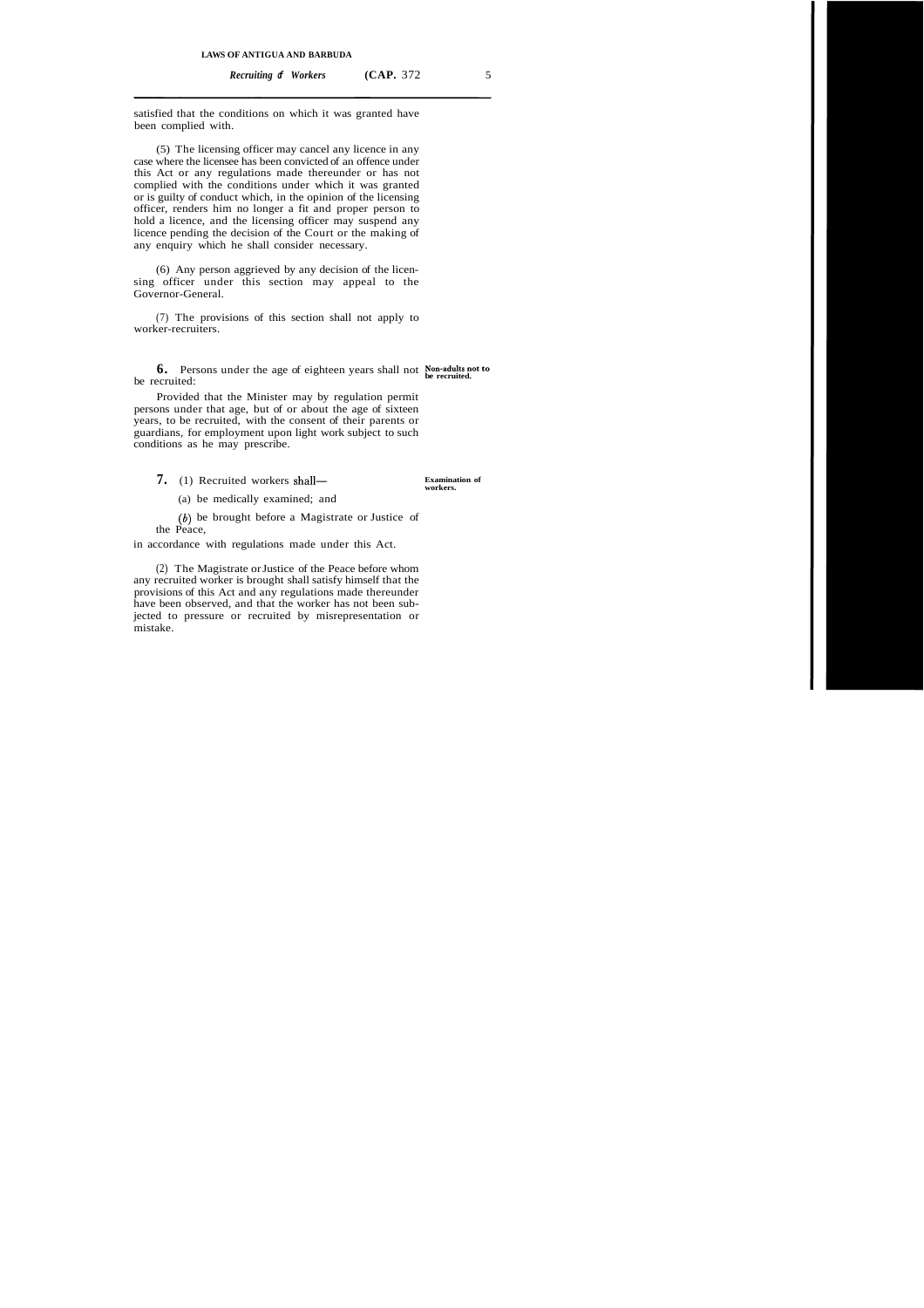## **LAWS OF ANTIGUA AND BARBUDA**

| 6                                       | CAP: 372)<br>Recruiting of Workers                                                                                                                                                                                                                                                                                                                                                |
|-----------------------------------------|-----------------------------------------------------------------------------------------------------------------------------------------------------------------------------------------------------------------------------------------------------------------------------------------------------------------------------------------------------------------------------------|
| <b>Expenses of</b><br>workers.          | 8.<br>The expenses of the journey of recruited workers<br>and their families to the place of employment including all<br>expenses incurred for their protection during the journey,<br>shall be borne, and necessaries for the journey shall be pro-<br>vided, by the recruiter (not being a worker-recruiter) or<br>employer in accordance with regulations made under this Act. |
| Return of<br>workers to their<br>homes. | 9.<br>A recruited worker who-                                                                                                                                                                                                                                                                                                                                                     |
|                                         | (a) becomes incapacited by sickness or accident<br>during the journey to his place of employment;                                                                                                                                                                                                                                                                                 |
|                                         | $(b)$ is found on medical examination to be unfit for<br>employment;                                                                                                                                                                                                                                                                                                              |
|                                         | (c) is not engaged, after being recruited, for a<br>reason for which he is not responsible; or                                                                                                                                                                                                                                                                                    |
|                                         | $(d)$ is found by a Magistrate or Justice of the Peace<br>to have been recruited by pressure or by misrepre-<br>sentation or mistake,                                                                                                                                                                                                                                             |
|                                         | and the family of such recruited worker, and the family of<br>a recruited worker who dies during the journey to the place<br>of employment, shall be returned to their homes at the<br>expense of the recruiter or employer in accordance with<br>regulations made under this Act.                                                                                                |
| Worker-<br>recruiters.                  | 10.<br>The provisions of this Act and any regulations<br>made thereunder shall, unless otherwise expressly provided,<br>apply to worker-recruiters as if they were licensees:                                                                                                                                                                                                     |
|                                         | Provided that worker-recruiters shall recruit only in such<br>areas as may be prescribed and shall not make advances of<br>wages to recruited workers.                                                                                                                                                                                                                            |
| Offences.                               | 11.<br>Any person who acts in contravention of, or fails<br>to comply with, any of the pi-ovisions of this Act or any<br>regulations made thereunder, shall be guilty of an offence,<br>and shall be liable on summary conviction to a fine not<br>exceeding three thousand dollars or to imprisonment not<br>exceeding three months or to both such imprisonment and<br>fine.    |
| Power to make<br>Regulations.           | 12. The Cabinet may make regulations not incon-<br>sistent with this Act for the purpose of giving effect thereto,<br>or to any of the provisions of the Convention, and without                                                                                                                                                                                                  |